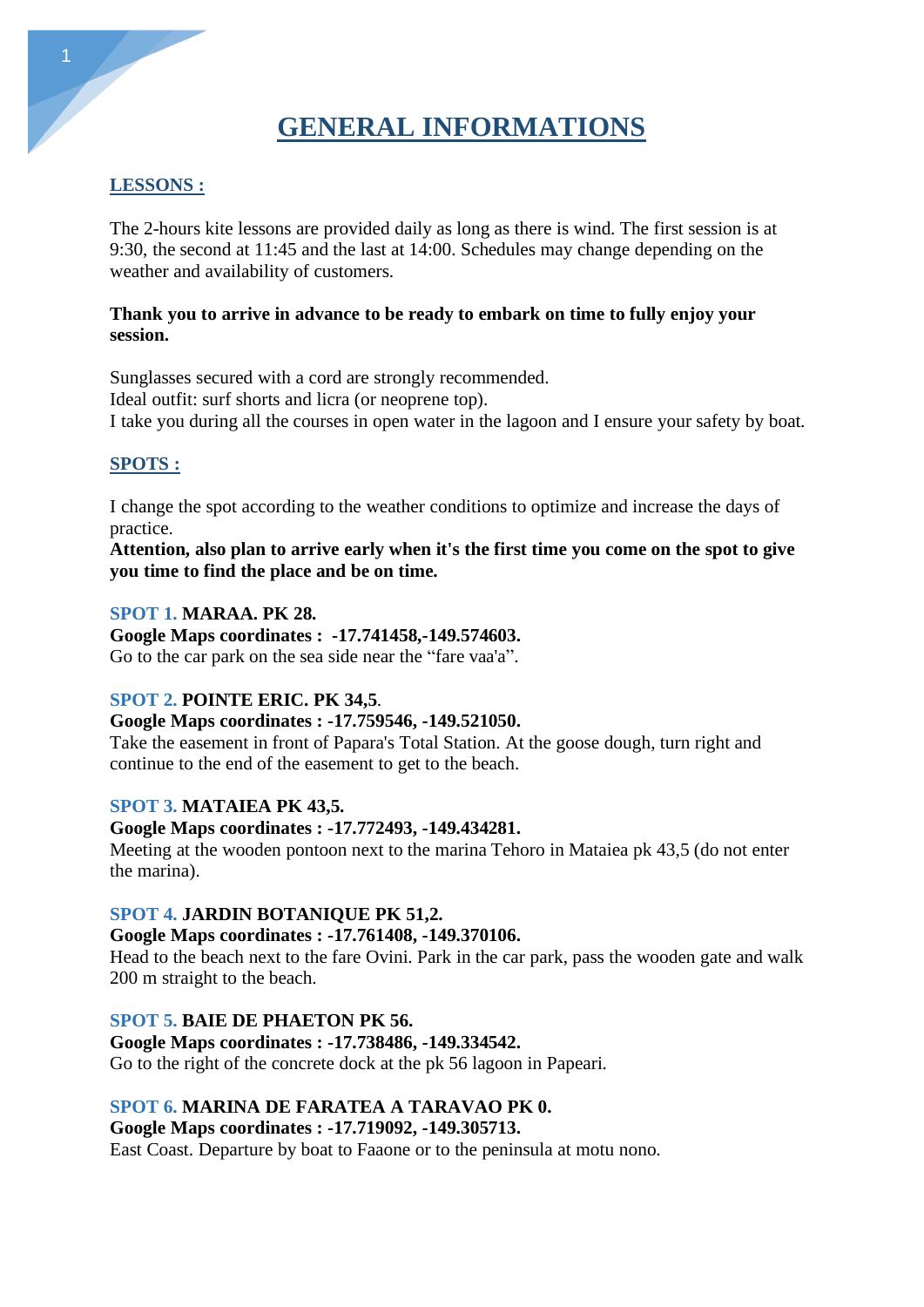#### **RESERVATIONS :**

We choose together the day and time of the course. If the conditions are favorable, I valid the evening before at 19:30 by SMS or email.

#### **Thank you for confirming your arrival by return of sms or email.**

If the conditions are not favorable, I warn the day before to cancel or stagger the session. At worst, I warn 1:00 before the appointment to cancel in the case of a last minute wind shortage.

If you wish to cancel your meeting, thank you to inform me as soon as possible so that I organize myself with another client or that I do not make the trip for nothing.

#### **CLIENT INFORMATIONS:**

#### • **I need to know:**

Your name, first name, phone number and email to reach you quickly. Your age to best adapt my teaching pedagogy. Your height and weight to select the material that I provide you: kite board

harness floatation vest helmet with radio.

#### **RATES:**

**For the students.** course: 12 000 cfp package 4 courses: 44 000 cfp (valid for 1 year, to be paid at the end of the first session)

#### **For autonomous kitesurfers.**

Supervised renting: 8 000 cfp (material breakage at the customer's expense) Supervised navigation: 4 000 cfp (you come with your equipment) Package 10 supervised sailings: 36 000 cfp (valid for 1 year, to be settled at the end of the first session) Down wind: 8 000 cfp

#### **Payment of all benefits at the end of the session in cash.**